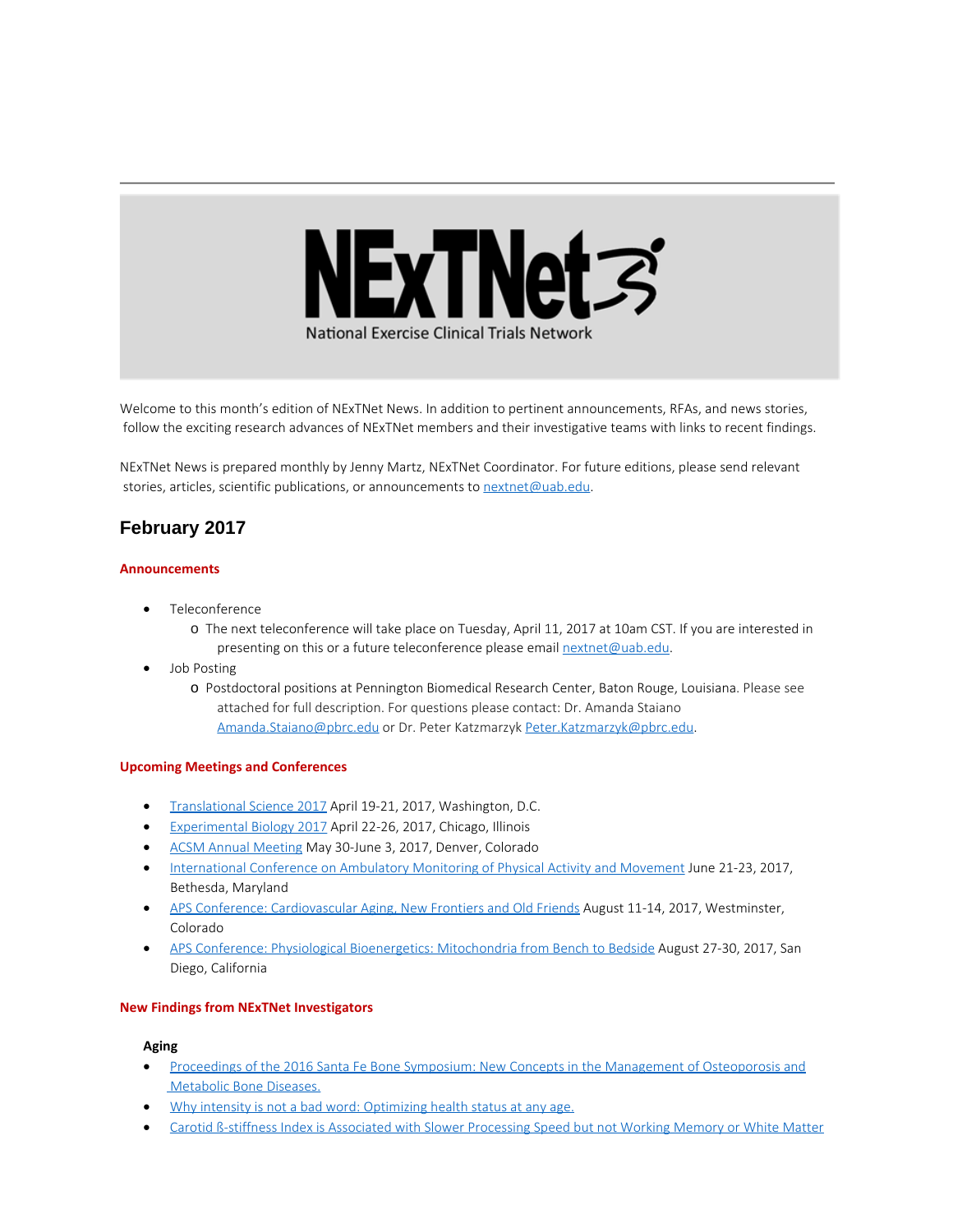[Integrity in Healthy Middle-Aged/Older Adults.](https://www.ncbi.nlm.nih.gov/pubmed/28126907)

# **Arthritis**

- · [Does a lack of physical activity explain the rheumatoid arthritis lipid profile?](http://www.ncbi.nlm.nih.gov/pubmed/28187765)
- · [Molecular alterations in skeletal muscle in rheumatoid arthritis are related to disease activity, physical inactivity,](https://www.ncbi.nlm.nih.gov/pubmed/28114971)  [and disability.](https://www.ncbi.nlm.nih.gov/pubmed/28114971)

## **Cancer**

- · [Longitudinal changes in volumetric breast density with tamoxifen and aromatase inhibitors.](https://www.ncbi.nlm.nih.gov/pubmed/28148596)
- · [Altered Blood Flow Response to Small Muscle Mass Exercise in Cancer Survivors Treated With Adjuvant Therapy.](https://www.ncbi.nlm.nih.gov/pubmed/28174169)
- · [Unsupervised exercise in survivors of human papillomavirus related head and neck cancer: how many can go it](https://www.ncbi.nlm.nih.gov/pubmed/28194641)  [alone?](https://www.ncbi.nlm.nih.gov/pubmed/28194641)
- [The effect of exercise on body composition and bone mineral density in breast cancer survivors taking](https://www.ncbi.nlm.nih.gov/pubmed/28026901)  [aromatase inhibitors.](https://www.ncbi.nlm.nih.gov/pubmed/28026901)
- · [Minority Stress, Psychosocial Resources, and Psychological Distress Among Sexual Minority Breast Cancer](https://www.ncbi.nlm.nih.gov/pubmed/28165265)  [Survivors.](https://www.ncbi.nlm.nih.gov/pubmed/28165265)
- · [Social Support, Insomnia, and Adherence to Cognitive Behavioral Therapy for Insomnia After Cancer Treatment.](https://www.ncbi.nlm.nih.gov/pubmed/28128982)

## **Cardiovascular**

- · [Systematic Evaluation of Pleiotropy Identifies 6 Further Loci Associated With](https://www.ncbi.nlm.nih.gov/pubmed/28209224) Coronary Artery Disease.
- · [Neural control of blood pressure in women: differences according to age.](https://www.ncbi.nlm.nih.gov/pubmed/28205011)
- · [Effect of acute aerobic exercise and histamine receptor blockade on arterial stiffness in African Americans and](https://www.ncbi.nlm.nih.gov/pubmed/27979988)  [Caucasians.](https://www.ncbi.nlm.nih.gov/pubmed/27979988)
- · [Heritability of Vascular Structure and Function: A Parent-Child Study.](https://www.ncbi.nlm.nih.gov/pubmed/28154165)
- · [The effect of Bikram yoga on endothelial function in young and middle-aged and older adults.](https://www.ncbi.nlm.nih.gov/pubmed/28167186)

## **Cell and Molecular Biology**

· [Mechanisms of In Vivo Ribosome Maintenance Change in Response to Nutrient Signals.](https://www.ncbi.nlm.nih.gov/pubmed/27932527)

## **Exercise – Diet/Disease/Device/Cultural Interactions**

- · [Effects of Daily Physical Activity Level on Manual Wheelchair Propulsion Technique in Full-Time Manual](http://www.ncbi.nlm.nih.gov/pubmed/28161318)  [Wheelchair Users during Steady State Treadmill Propulsion.](http://www.ncbi.nlm.nih.gov/pubmed/28161318)
- · [Wrist-worn triaxial accelerometry predicts the energy expenditure of non-vigorous daily physical activities.](http://www.ncbi.nlm.nih.gov/pubmed/28159535)
- · [An intervention to reduce sitting and increase light-intensity physical activity at work: Design and rationale of](https://www.ncbi.nlm.nih.gov/pubmed/27940181)  [the 'Stand & Move at Work' group randomized trial.](https://www.ncbi.nlm.nih.gov/pubmed/27940181)
- · [Exercise and trainability: contexts and consequences.](https://www.ncbi.nlm.nih.gov/pubmed/28185284)
- · [Association of passive and active smoking with pre-diabetes risk in a predominantly Hispanic population.](https://www.ncbi.nlm.nih.gov/pubmed/27756803)
- · [Randomized Controlled Trial Comparing Exercise to Health Education for Stimulant Use Disorder: Results From](https://www.ncbi.nlm.nih.gov/pubmed/28199070)  [the CTN-0037 STimulant Reduction Intervention Using Dosed Exercise \(STRIDE\) Study.](https://www.ncbi.nlm.nih.gov/pubmed/28199070)
- · [A high-fat, high-saturated fat diet decreases insulin sensitivity without changing intra-abdominal fat in weight](https://www.ncbi.nlm.nih.gov/pubmed/26615402)[stable overweight and obese adults.](https://www.ncbi.nlm.nih.gov/pubmed/26615402)

# **Metabolic**

- · [Calorie Restriction-induced Weight Loss and Exercise Have Differential Effects on Skeletal Muscle Mitochondria](https://www.ncbi.nlm.nih.gov/pubmed/28158621)  [Despite Similar Effects on Insulin Sensitivity.](https://www.ncbi.nlm.nih.gov/pubmed/28158621)
- · [Exercise timing and blood lactate concentrations in individuals with type 2 diabetes.](https://www.ncbi.nlm.nih.gov/pubmed/28208021)
- · [INSULIN TIMING A PATIENT CENTERED APPROACH TO IMPROVE CONTROL IN TYPE 1 DIABETES.](https://www.ncbi.nlm.nih.gov/pubmed/28156154)
- [Plasma Irisin Modestly Increases during Moderate and High-Intensity Afternoon Exercise in Obese Females.](https://www.ncbi.nlm.nih.gov/pubmed/28125733)
- · [Anxiety independently contributes to elevated inflammation in humans with obesity.](https://www.ncbi.nlm.nih.gov/pubmed/28000423)

## **Neuroscience and Stroke**

- · [Erratum: Resting-state connectivity biomarkers define neurophysiological subtypes of depression.](https://www.ncbi.nlm.nih.gov/pubmed/28170383)
- · [Advancing the Neurophysiological Understanding of Delirium.](https://www.ncbi.nlm.nih.gov/pubmed/28165616)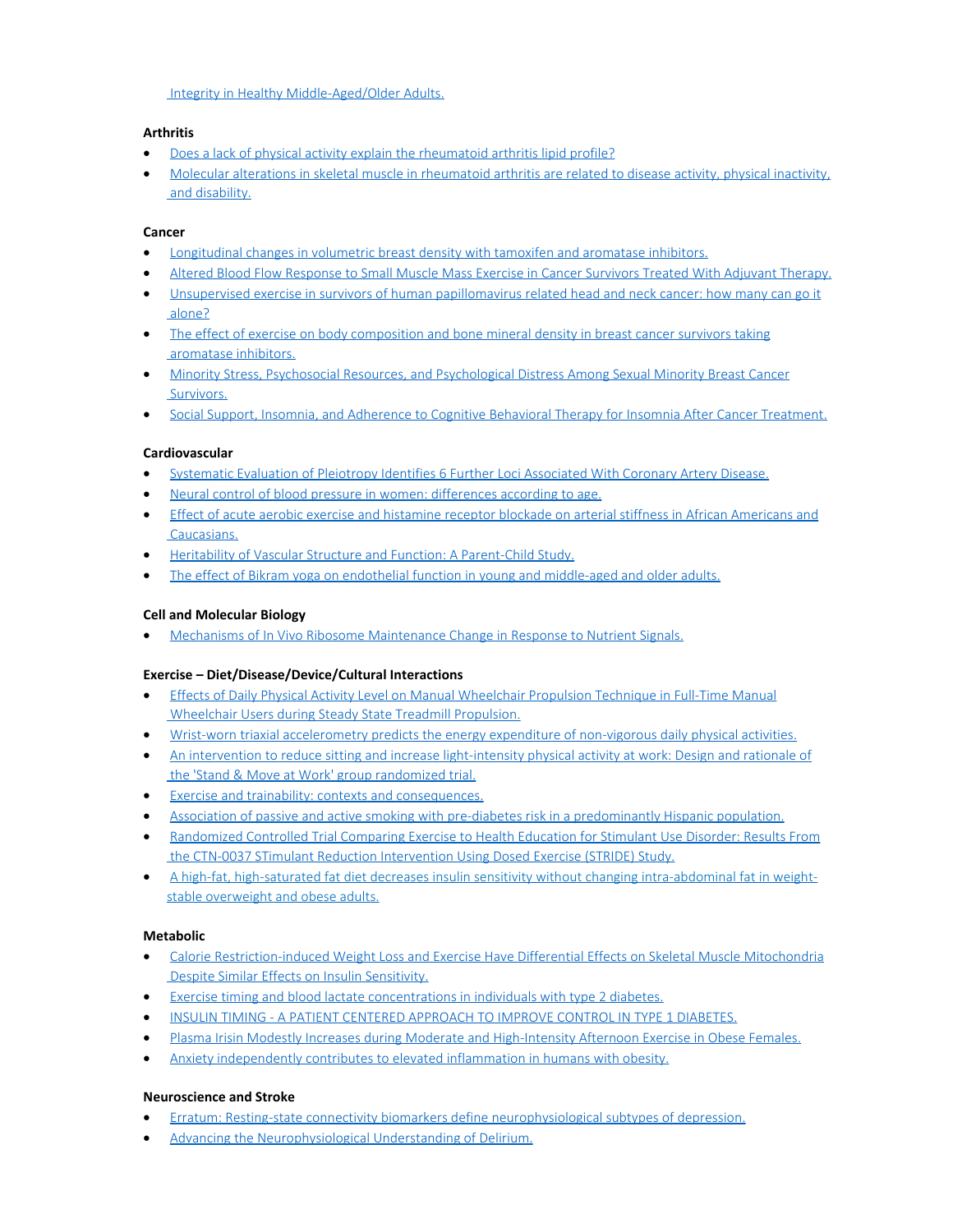- · [Antidepressant Effect of Low-Frequency Right-Sided rTMS in Two Patients with Left Frontal Stroke.](https://www.ncbi.nlm.nih.gov/pubmed/28104083)
- · [Finding the imposter: brain connectivity of lesions causing delusional misidentifications.](https://www.ncbi.nlm.nih.gov/pubmed/28082298)
- · [Microbes and mental health: A review.](https://www.ncbi.nlm.nih.gov/pubmed/28131791)
- [Muscle fatigability and depressive symptoms in later life.](https://www.ncbi.nlm.nih.gov/pubmed/28198046)
- [Exercise is an effective treatment for positive valence symptoms in major depression.](https://www.ncbi.nlm.nih.gov/pubmed/27936452)

## **Pediatric**

- · [Relationship between Sedentariness and Moderate-to-Vigorous Physical Activity in Youth: A Multivariate](https://www.ncbi.nlm.nih.gov/pubmed/28165401) [Multilevel Study.](https://www.ncbi.nlm.nih.gov/pubmed/28165401)
- · [A Genome-Wide Association Study Identifies Two Sex-specific Loci, at SPTB and IZUMO3, Influencing Pediatric](https://www.ncbi.nlm.nih.gov/pubmed/28181694) [Bone Mineral Density at Multiple Skeletal Sites.](https://www.ncbi.nlm.nih.gov/pubmed/28181694)
- · [Does oral glutamine improve insulin sensitivity in adolescents with type 1 diabetes?](https://www.ncbi.nlm.nih.gov/pubmed/28063503)

# **Additional New Findings**

- · [Associations of Leisure-Time and Occupational Physical Activity and Cardiorespiratory Fitness With Incident and](http://www.ncbi.nlm.nih.gov/pubmed/28129498) [Recurrent Major Depressive Disorder, Depressive Symptoms, and Incident Anxiety in a General Population.](http://www.ncbi.nlm.nih.gov/pubmed/28129498)
- · [Myoeletric Activity of the Quadriceps During Leg Press Exercise Performed With Differing Techniques.](http://www.ncbi.nlm.nih.gov/pubmed/28129279)
- · [Exhaustive Exercise Alters Thinking Times in a Tower of London Task in a Time-Dependent Manner.](http://www.ncbi.nlm.nih.gov/pubmed/28127289)
- · [A 12-Week Cycling Training Regimen Improves Gait and Executive Functions Concomitantly in People with](http://www.ncbi.nlm.nih.gov/pubmed/28127282) [Parkinson's Disease.](http://www.ncbi.nlm.nih.gov/pubmed/28127282)
- · [Exercise management in type 1 diabetes: a consensus statement.](http://www.ncbi.nlm.nih.gov/pubmed/28126459)
- · [The association between seven-day objectively measured habitual physical activity and 24h ambulatory blood](http://www.ncbi.nlm.nih.gov/pubmed/28124683) [pressure: the SABPA study.](http://www.ncbi.nlm.nih.gov/pubmed/28124683)
- [The Association Between Effective Dose of Magnesium and Mild Compulsive Exercise on Spatial Learning,](http://www.ncbi.nlm.nih.gov/pubmed/28124215) [Memory, and Motor Activity of Adult Male Rats.](http://www.ncbi.nlm.nih.gov/pubmed/28124215)
- · [Behavior Change with Fitness Technology in Sedentary Adults: A Review of the Evidence for Increasing Physical](http://www.ncbi.nlm.nih.gov/pubmed/28123997) [Activity.](http://www.ncbi.nlm.nih.gov/pubmed/28123997)
- · [Effects of physical activity on systemic oxidative/DNA status in breast cancer survivors.](http://www.ncbi.nlm.nih.gov/pubmed/28123580)
- · [Older people's adherence to community-based group exercise programmes: a multiple-case study.](http://www.ncbi.nlm.nih.gov/pubmed/28122532)
- · [Changes in leisure-time physical activity among Brazilian pregnant women: comparison between two birth](http://www.ncbi.nlm.nih.gov/pubmed/28122524) [cohort studies \(2004 - 2015\).](http://www.ncbi.nlm.nih.gov/pubmed/28122524)
- [Effect of aging on hypoxic exercise cardiorespiratory and muscle and cerebral oxygenation responses in healthy](http://www.ncbi.nlm.nih.gov/pubmed/28130844) [humans.](http://www.ncbi.nlm.nih.gov/pubmed/28130844)
- · [Targeting functional fitness, hearing and health-related quality of life in older adults with hearing loss: Walk,](http://www.ncbi.nlm.nih.gov/pubmed/28129779) [Talk 'n' Listen, study protocol for a pilot randomized controlled trial.](http://www.ncbi.nlm.nih.gov/pubmed/28129779)
- · [Get Healthy after Breast Cancer examining the feasibility, acceptability and outcomes of referring breast](http://www.ncbi.nlm.nih.gov/pubmed/28161788) [cancer survivors to a general population telephone-delivered program targeting physical activity, healthy diet](http://www.ncbi.nlm.nih.gov/pubmed/28161788) [and weight loss.](http://www.ncbi.nlm.nih.gov/pubmed/28161788)
- · [Contribution of neuroinflammation and immunity to brain aging and the mitigating effects of physical and](http://www.ncbi.nlm.nih.gov/pubmed/28161508) [cognitive interventions.](http://www.ncbi.nlm.nih.gov/pubmed/28161508)
- · [A randomized clinical trial of exercise during pregnancy to prevent gestational diabetes mellitus and improve](http://www.ncbi.nlm.nih.gov/pubmed/28161306) [pregnancy outcome in overweight and obese pregnant women.](http://www.ncbi.nlm.nih.gov/pubmed/28161306)
- · [Impact of resistance training on the autophagy-inflammation-apoptosis crosstalk in elderly subjects.](http://www.ncbi.nlm.nih.gov/pubmed/28160545)
- · [Physical activity outside of organised sports is associated with functional performance.](http://www.ncbi.nlm.nih.gov/pubmed/28160518)
- · [Resveratrol improves exercise performance and skeletal muscle oxidative capacity in heart failure.](http://www.ncbi.nlm.nih.gov/pubmed/28159807)
- [The beneficial effects of game-based exercise using age-appropriate tennis lessons on the executive functions of](http://www.ncbi.nlm.nih.gov/pubmed/28159634) [6- to 12-year-old children.](http://www.ncbi.nlm.nih.gov/pubmed/28159634)
- · [Long-term pulse wave velocity outcomes with aerobic and resistance training in kidney transplant recipients A](http://www.ncbi.nlm.nih.gov/pubmed/28158243) [pilot randomised controlled trial.](http://www.ncbi.nlm.nih.gov/pubmed/28158243)
- · [A 3-Month Aerobic Training Program Improves Brain Energy Metabolism in](http://www.ncbi.nlm.nih.gov/pubmed/28157102) Mild Alzheimer's Disease: [Preliminary Results from a Neuroimaging Study.](http://www.ncbi.nlm.nih.gov/pubmed/28157102)